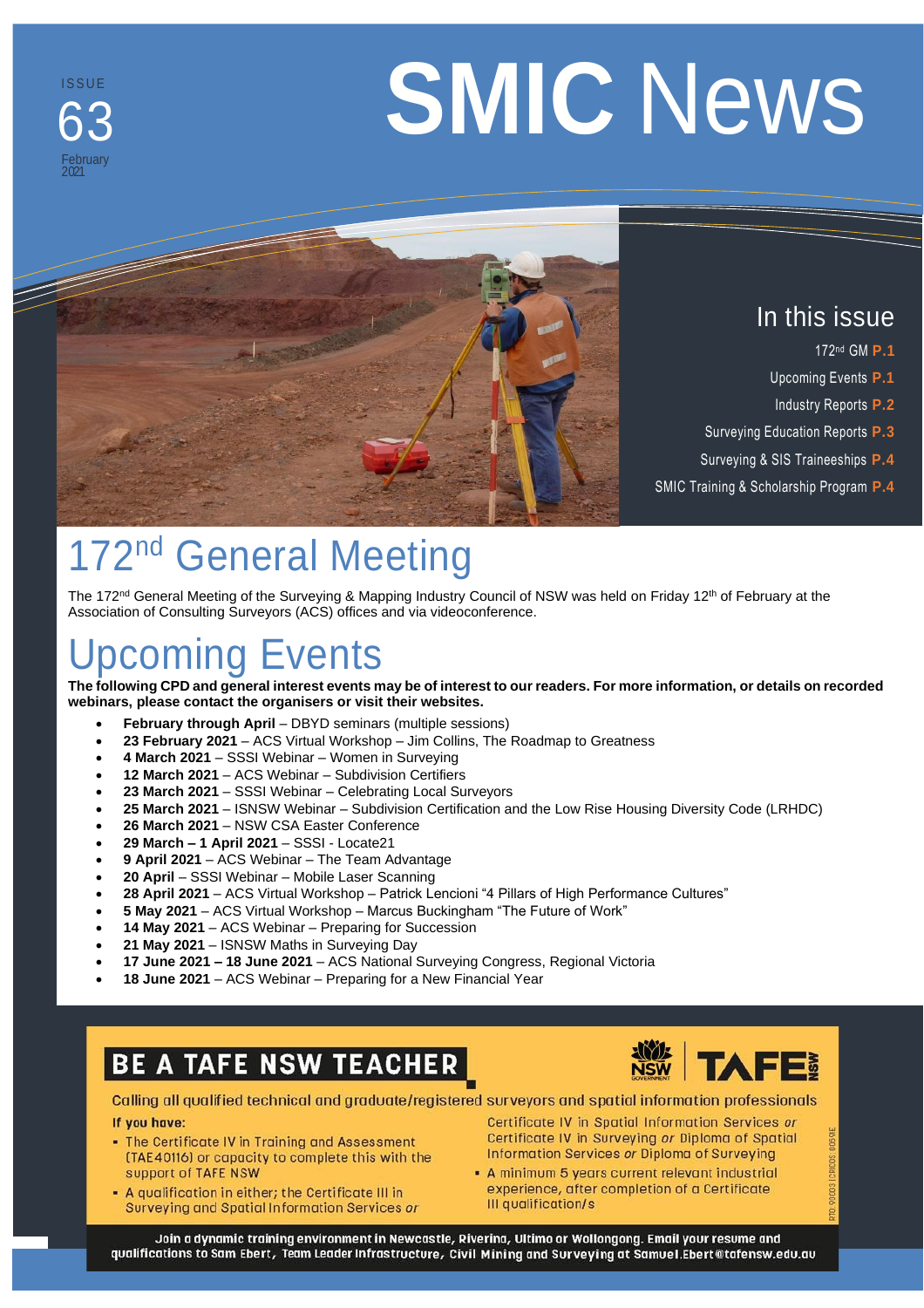## Industry Reports

#### The following information may be of interest to members of our constituent organisations and the general public.

#### **Association of Consulting Surveyors NSW & Consulting Surveyors National (ACS)**

- 15 graduates from the ACS Business Academy graduated in 2020, with the next cohort having commenced.
- Consulting Surveyors National have completed their first National Hourly Rates Survey, released in February.
- ACS NSW have engaged a Policy Advisor, Penny Fischer.
- The 2021 Calendar of Events can be found here <https://www.acsnsw.com.au/events/upcoming-events/>

#### **Australian Institute of Mine Surveyors (AIMS)**

- There have been a number of AIMS Board changes, with Shane Watson being voted in unopposed as the new AIMS President and Jonathan van Wyk has been voted in as the new AIMS Secretary.
- The 2021 Salary Survey and Member feedback is currently open for AIMS members.

#### **Institution of Surveyors NSW (ISNSW)**

- The ISNSW Annual Conference (previously Australia Day Seminar) was successfully held over 21/22 January 2021 in a virtual setting with over 500 registrants from around NSW attending.
- 2021 marks the 130<sup>th</sup> anniversary of the Institution of Surveyors NSW. An event is being planned later in the year to celebrate this important milestone.
- Cadastral Workshops for BOSSI candidates are underway and being held remotely.

#### **NSW Surveying Taskforce**

A Diversity in Surveying event on Women in Surveying Day is being held on 8 March 2021, involving students and surveyors. First STEM sub-group meeting for 2021 held in February, with a new i-Stem curriculum in progress.

#### **Surveying and Mapping Managers Forum (SMMF)**

- Current SMMF representatives for SMIC are:
	- Venessa O'Connell (Port Authority of NSW)
		- Don Urquhart (City of Sydney)
		- Jarad Cannings (Public Works Advisory)
- The next meeting of the Surveying & Mapping Managers Forum will occur in March 2021.

#### **Surveyor General (SG)**

- DSC Spatial Services has a variety of Map Viewers available. For more information (including how to guides) please see information on our website about the Spatial Collaboration Porta[l https://portal.spatial.nsw.gov.au/portal/apps/sites/#/home](https://portal.spatial.nsw.gov.au/portal/apps/sites/#/home)
- SGD12 Control Surveys & SCIMS has undergone a significant review and the NSW surveying industry is invited to provide comment on the proposed changes and associated documents. The draft documents are available for download on the Surveyor Generals Directions page of the DCS Spatial Services website. Please use the provided feedback template to summarise your feedback and submit it to Surveyor-General-Approvals@customerservice.nsw.gov.au by Monday 1 March 2021.
- GDA2020: Focus remains on providing additional Spatial Services delivery channels in GDA2020 (e.g. webservices, incremental feed, Spatial Collaboration Portal), and collaboration between agencies.
- Digital Survey Plans: Delivery Plan launched by Minister Dominello in November 2020. Available for download <https://www.registrargeneral.nsw.gov.au/news/timetable-to-digital-survey-plans-in-nsw-launched>
- Geographical Names Board (GNB): The NSW Place and Road Naming Proposal System Enhancement Project is now finished. This project has greatly improved the user experience by providing more intuitive functionality, spatial capability and streamlining of workflows for the GNB team.



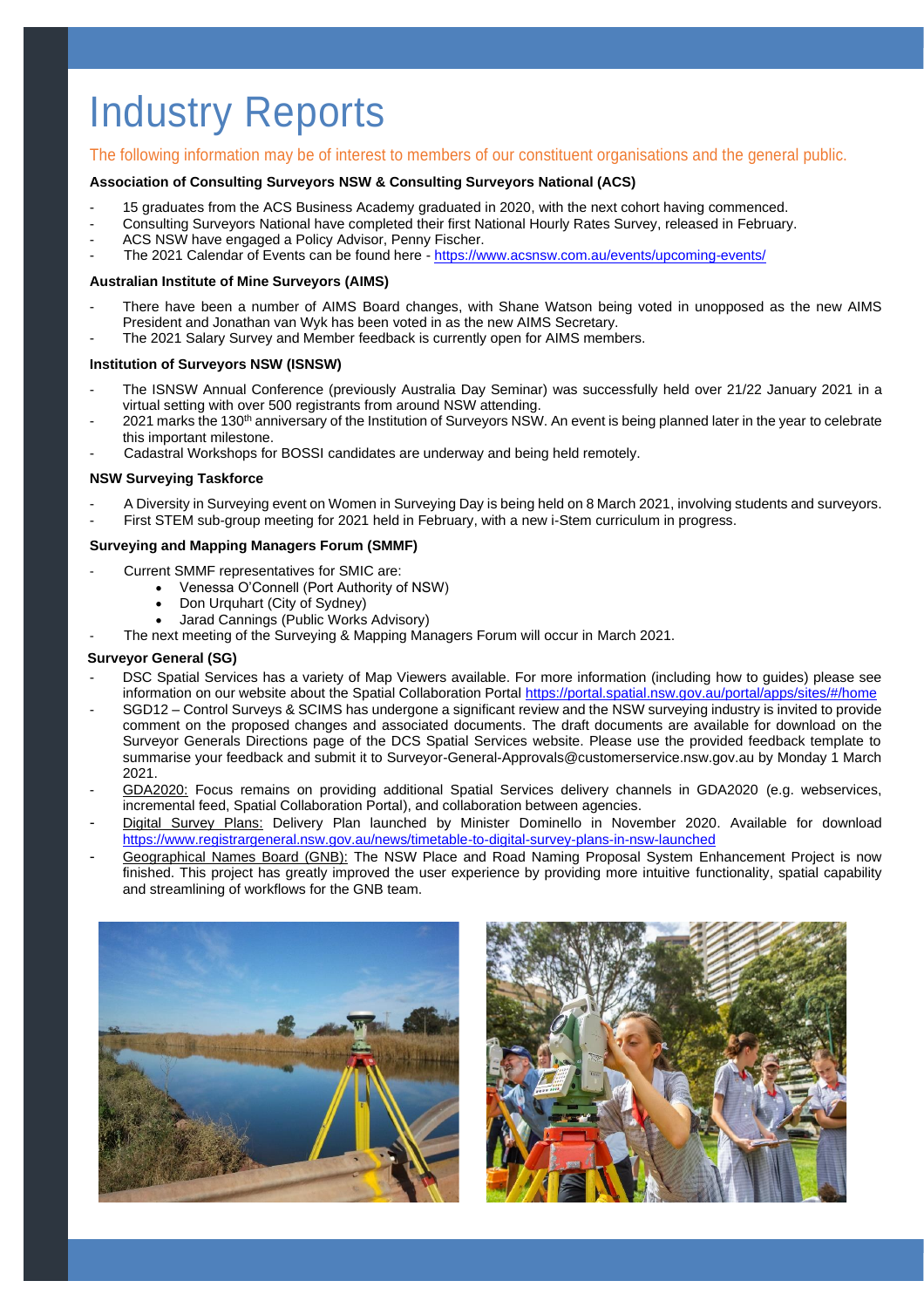# Surveying Education Reports

#### **University of New South Wales (UNSW)**

- Term 1 commences on 15 February, with life returning to campus again! Lectures will remain online, but tutorials and field exercises are encouraged on campus with a 2 square metre rule enacted to limit numbers inside rooms.
- Survey camp has moved to Cataract Scout Park after 12 years at the NSW Sport and Recreation Centre at Berry. TAFE have previously held camps here and, with the assistance from Ian Pearson and Jane Hayward, are establishing some survey infrastructure that students can use.

#### **University of Newcastle (UoN)**

- Enrolments (to date) are looking positive with 52+ students enrolled in a first year surveying degree program, which includes 4 female students.
- Two students have commenced the Masters of Professional Engineering (Geospatial Engineering and Surveying).
- Three faculties have now been combined into one College College of Engineering, Science and Environment. The Pro Vice Chancellor heading up the College is the previous Head of the Science Faculty.

#### **University of Southern Queensland (USQ)**

- The new Colombo Plan Mobility application by Dr Dev Paudyal was successful, with funding of \$100,000 over three years to facilitate ten students per annum to travel to Nepal to complete practical courses as part of their degree.
- The COVID plan for 2021 will be to continue to offer on-campus tutorials and practicals but no face-to-face lectures, with them all to be done online.
- Associate Professor Peter Gibbings has left USQ as part of a voluntary severance process. Peter was a long-time surveying lecturer who has been the Associate Dean for Learning and Teaching for the last five years.
- Glenn Campbell has stepped down as Discipline Leader for Spatial Sciences. Expressions of Interest have been called for a replacement, with Glenn to continue as Program Director for the Spatial Science programs for the foreseeable future.